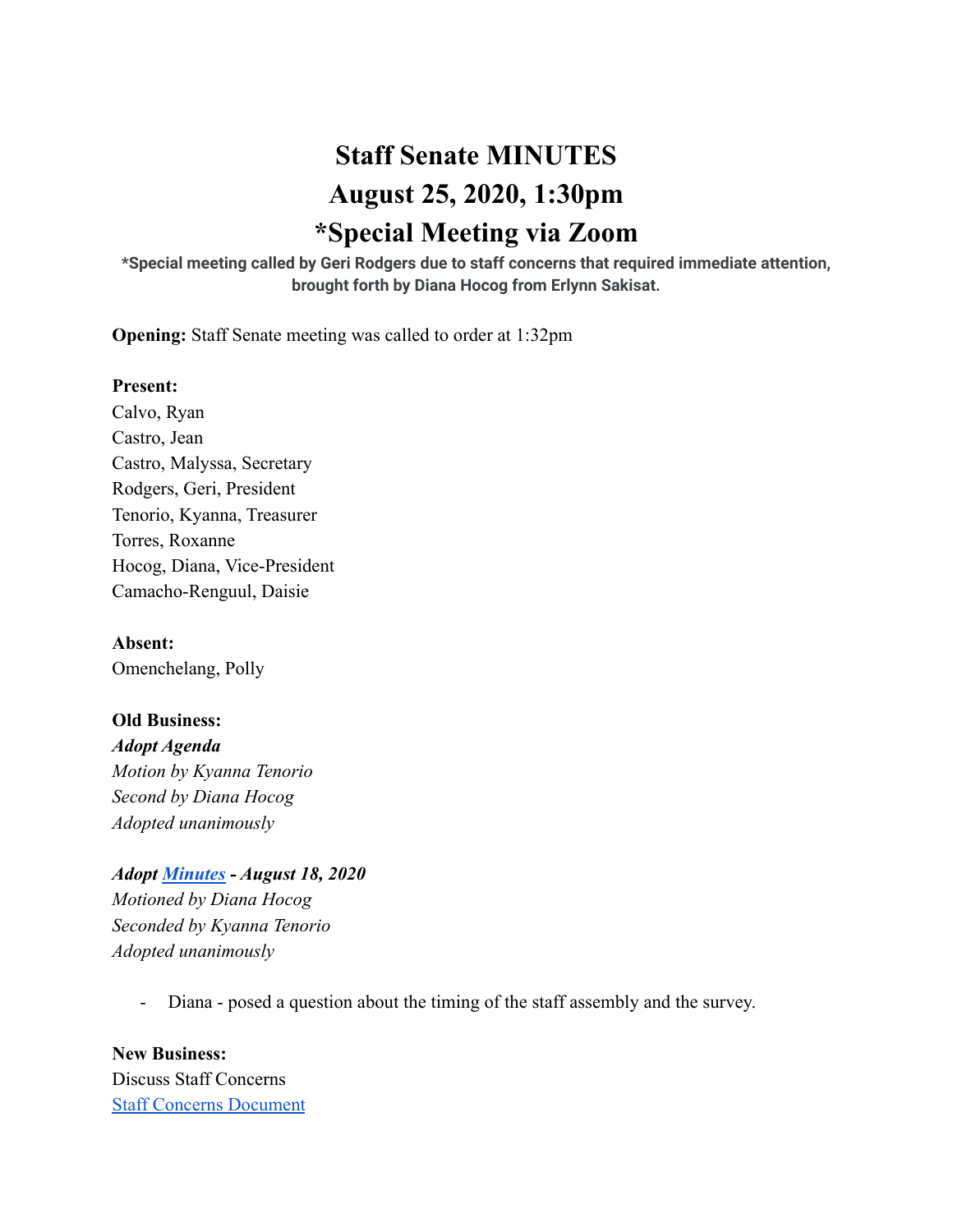Staff Concerns:

- Diana Hocog said the plan is that employees \$25,000 will still be exempt.
- Kyanna asked if the positions (job vacancies) are closed if they are not announced on the website.
- Geri says the filling of positions rests in IP Frankie's hands.
- Daisie mentioned funding is the biggest concern. What criteria is in dire need? No plans to cut any more staff. Getting your vacancy filled is important, but you must justify.
- Roxanne is asking how to keep the retention for employees. How do we motivate our staff to work at NMC.
- Protect everyone, we have to think about whether or not the staff hours are being protected.
- Continue providing trainings with the budget

Survey:

- Ryan asked about the survey, finding out how everyone is. To get a feel of how everyone is feeling.
- Diana wants to look at the old survey, before we start a new one.
- Kyanna agrees that a new survey should be put on hold and address the old survey.
- Geri wants to know whether or not the needs have changed from last year and when the pandemic began. This is discussing the survey. Due to time constraints Geri suggested to table the discussion.

Finished up the staff concerns

# **Budget:**

- Ky would like to ask exactly what we are doing for the budget.
- Total amount: \$3,000
- \$2,500 for Staff professional development and incentives last year's money was for the food and whoever was voted for staff of the year.
- \$500 for the masks
- Kyanna suggested working with HR for professional development ideas.
- Ryan asked if the Trivia and Kitchen Creations is a form of PD.

# **Suggestions:**

- Staff of the Month Recognition, cash incentive for the staff (\$2,500/12months)
- Motivating the staff and morale will go up.
- Geri asked if we would like to move forward with the idea. We need to come up with a criteria to be Staff of the Month: discuss in the chat.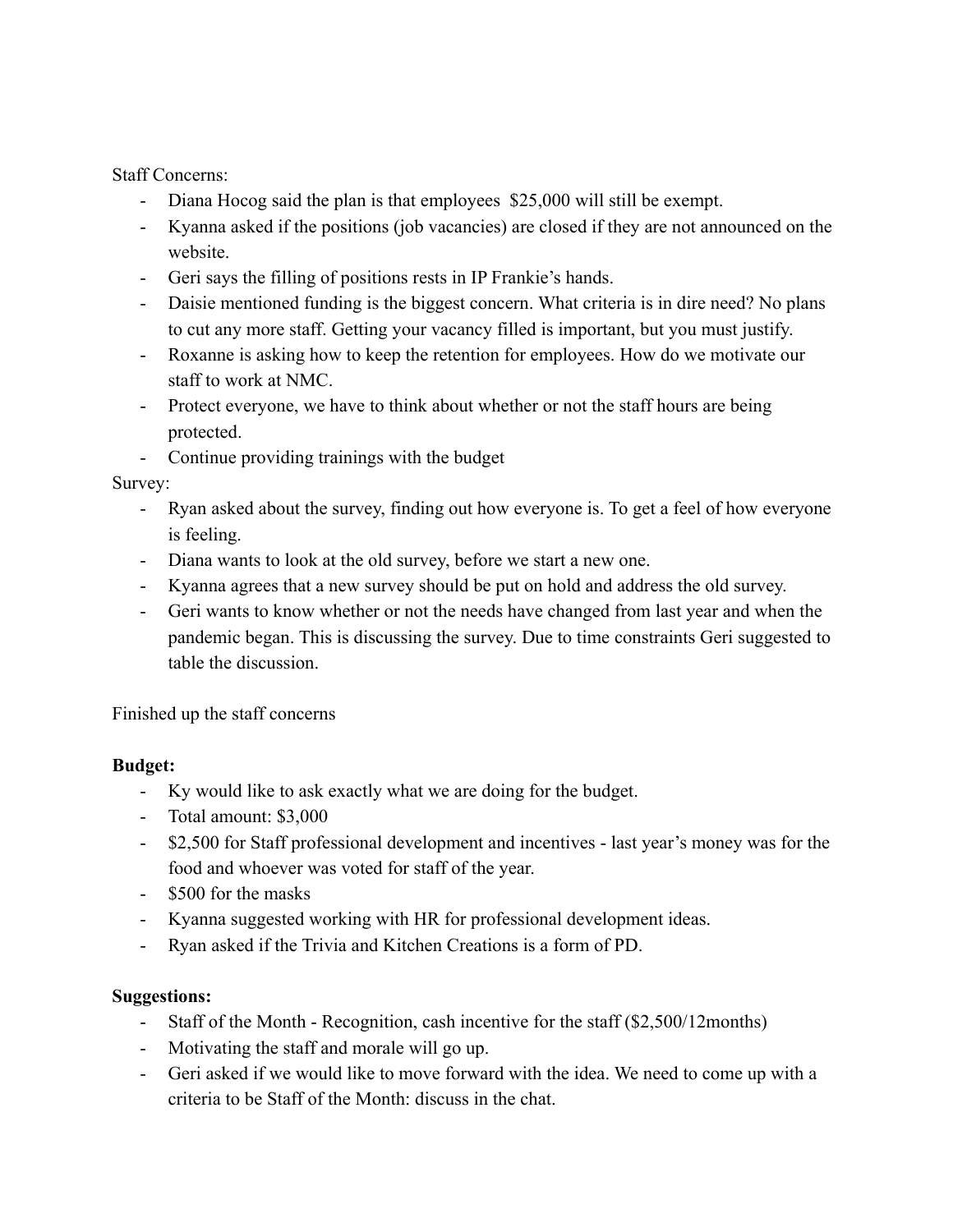- If the budget is slashed then we will have less cash for other staff.

- Staff of the Year should get the rest of the money that is not used on Staff of the Month. Ky asked how specific we need to be at BAFC, Geri mentioned we must be very specific. Can we pay for all staff to get drinks sent to them using the money.

- \$880 for Java Joe for coffees and a pastry
- Geri asked if what has been written down enough to move on, everyone agreed.

| \$3K total | Amount | Description or Justification for Funds                                                                                                                                                                                                                                                                                                                                                                                                                                                                                                                                       |
|------------|--------|------------------------------------------------------------------------------------------------------------------------------------------------------------------------------------------------------------------------------------------------------------------------------------------------------------------------------------------------------------------------------------------------------------------------------------------------------------------------------------------------------------------------------------------------------------------------------|
|            | \$2500 | Originally earmarked for Professional Development<br>$\bullet$ Food<br>• Cash incentive for Staff of the Year<br>Change the amount so that it goes to<br>• Work with HR for trainings (on-line, teleworking,<br>certifications)<br>Staff of the month \$100 cash for recognized staff<br>$\bullet$<br>(total $$1200 = @0$100 x 12 mos$ )<br>$\circ$<br>Email blast<br>$\circ$<br>Criteria for being selected SOTY<br>$\circ$<br>Budget \$10 per staff member to pay for<br>$\circ$<br>beverage/food for attendance for training<br>(specific training TBA or staff assembly) |

## **Announcements:**

- Recurring meeting is every 3rd Tuesday of the month at 3pm
- Next meeting is September 15th at 3pm

## **Future agenda items:**

Survey - discussed at the next meeting Staff Retention Strategies

## **Adjournment:**

*Motion to adjourn at 2:30pm Moved by Diana Hocog Second by Kyanna Tenorio Adopted unanimously*